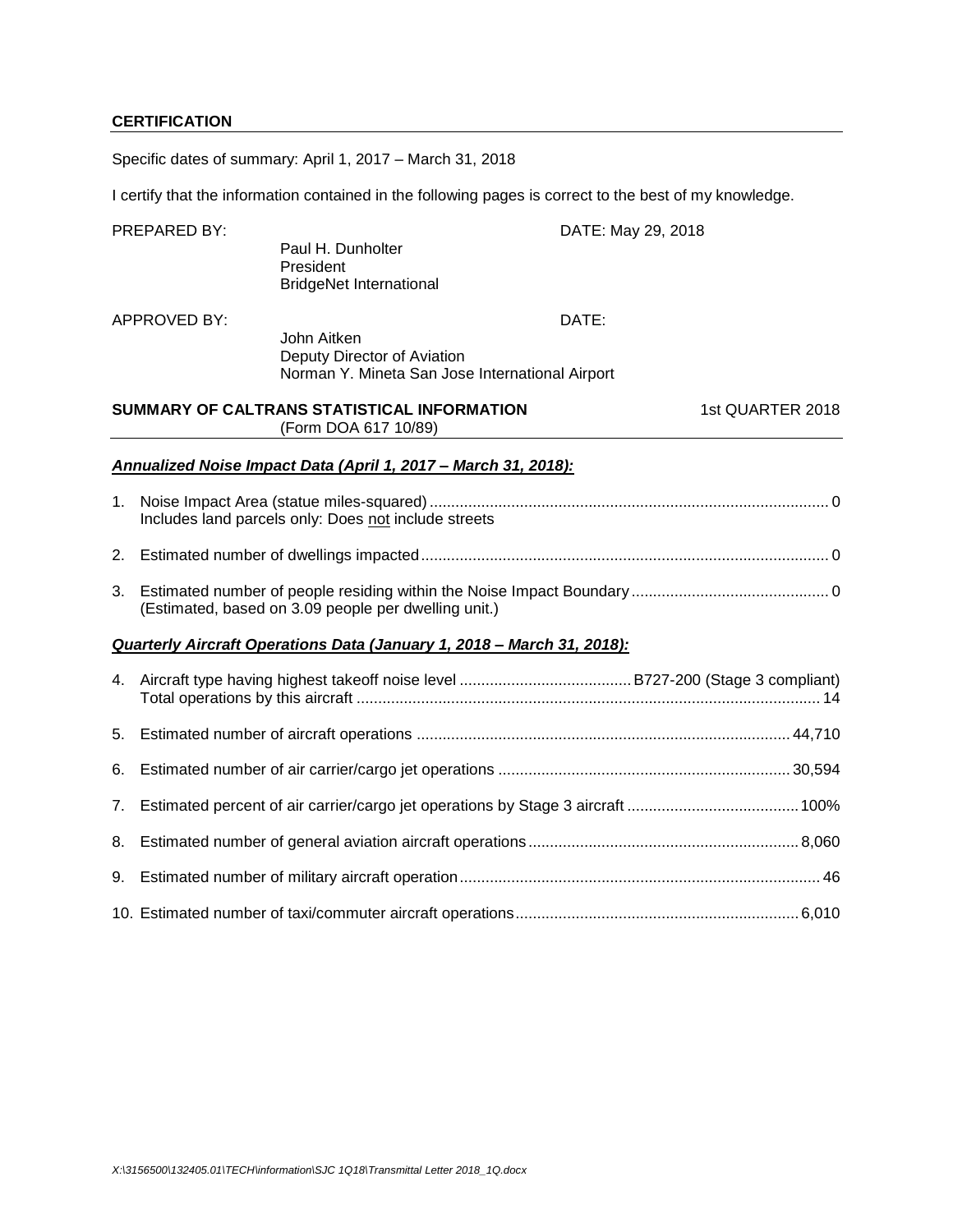## **BACKGROUND INFORMATION**

### **"Noise Problem" Airports in California**

The California Airport Noise Standards (California Code of Regulations, Title 21, Section 5000 et seq.) apply to any airport that is determined to have a noise problem by the local County Board of Supervisors in accordance with the provisions in the regulation. Norman Y. Mineta San Jose International Airport (SJIA) is one of ten airports in California that have been determined to have a noise problem by local County governments.

### **How is aircraft noise measured?**

California uses the Community Noise Equivalent Level (CNEL) as the primary measure for determining exposure of individuals to airport noise. CNEL is the annual, 24-hour average sound level, in decibels, obtained from the accumulation of all noise events, with the addition of 4.77 decibels to weight sound levels from 7 P.M. to 10 P.M. and 10 decibels to weight sound levels from 10 P.M. to 7 A.M. In effect, this weighting means that each evening operation is counted as it is five daytime operations and each nighttime operation counts as the same as ten daytime operations. The weighing of evening and nighttime events accounts for the fact that noise events during these hours are more intrusive when ambient levels are lower and people are trying to sleep. The 24-hour CNEL is annualized to reflect noise generated by aircraft operations for an entire year and is identified by "noise contours" showing levels of aircraft noise.

CNEL is a widely accepted descriptor for aviation noise because of the following characteristics: CNEL is a measurable quantity; CNEL can be used by airport planners and the general public who are not familiar with acoustics or acoustical theory; CNEL provides a simple method to compare the effectiveness of alternative airport scenarios; and CNEL is based on a substantial body of scientific survey data regarding the reactions people have to noise.

### **What are Noise Contours (noise Exposure Maps – NEMs) and how are they used?**

Noise contours are computer generated lines that are modeled to reflect both current noise conditions near airports, as well as to predict what the future noise conditions will be. Technically, a noise contour represents the average annual noise levels (CNEL) summarized by lines connecting points of equal noise exposure.

Norman Y. Mineta San Jose International Airport uses the 65 CNEL contour to identify non-compatible land uses and determine eligibility for federal funds for noise mitigation. Any noise sensitive uses (such as residences, schools, churches, etc.) within the 65 CNEL and greater contour are considered to be noncompatible with aircraft noise.

A variety of information is gathered each quarter to create an accurate noise contour including: the number of flights, flight paths, type of aircraft, type of aircraft engines, time of day, weather conditions, and runway use. Actual on-site noise measurements specific to aircraft operating at SJIA are used to verify predicted individual aircraft noise levels contained in the computer model.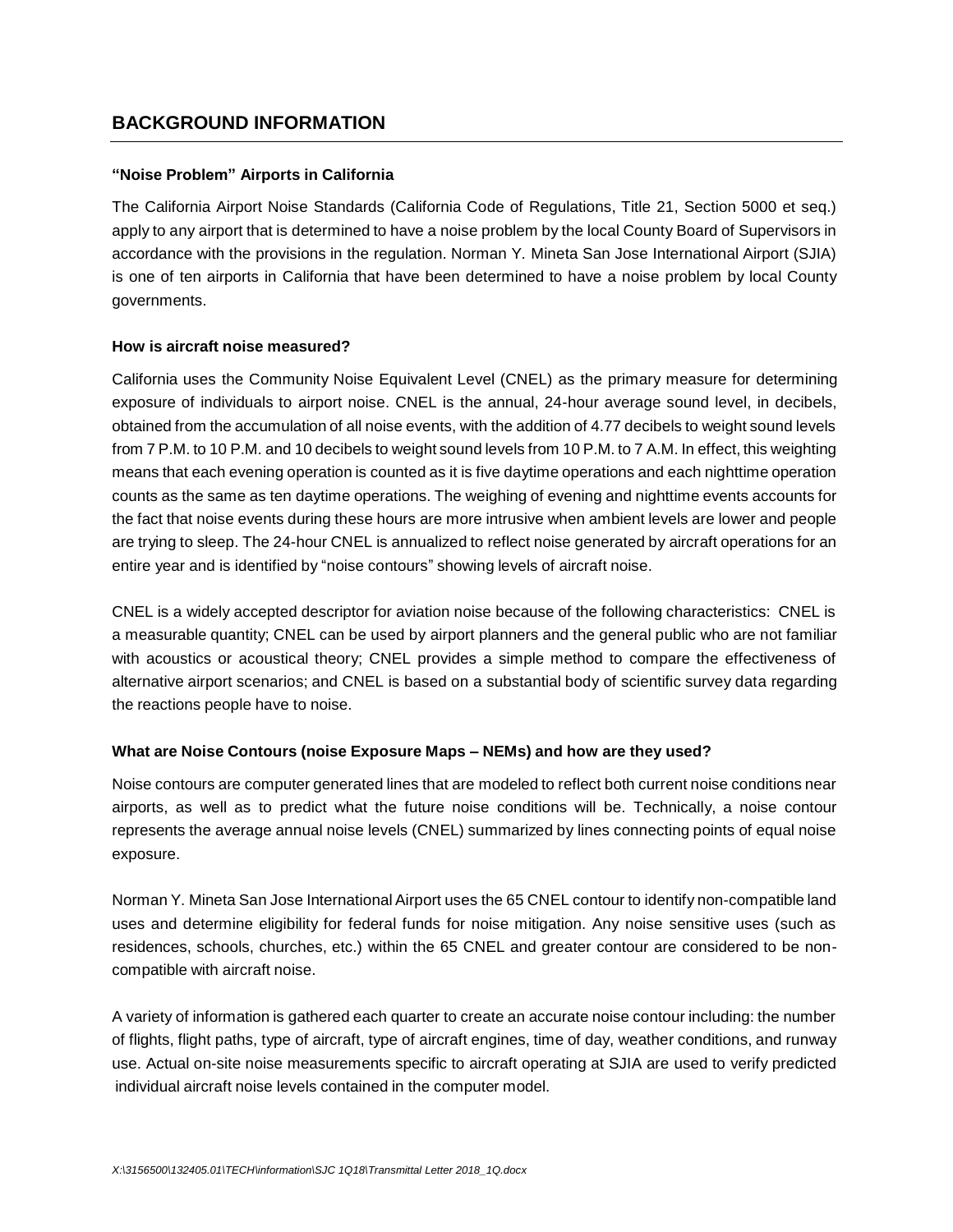These data are used to generate noise contours that are overlaid onto base maps to create a Noise Exposure Map (NEM), which is used to identify where specific levels of aircraft noise occur. The Noise Exposure Maps developed for SJIA will be used in the following ways:

- Defining where areas of roughly equal noise exist in the communities surrounding the Airport
- Assessing various alternative solutions to reduce the effect of noise

### **What is the Integrated Noise Model?**

The Integrated Noise Model (INM) is the model developed by the Federal Aviation Administration (FAA) for evaluating aircraft noise impacts in the communities surrounding airports. The INM uses inputs such as number of operations, aircraft fleet mix (aircraft types), aircraft flight tracks, and flight profiles, time of day of operations and terrain to evaluate aircraft noise. The INM has been used by the FAA since 1978, but has been updated many times since then to include improved metrics and the most current aircraft information.

### **What is considered a non-compatible land use?**

California uses the 65 CNEL and greater contour to represent non-compatible land uses and determine eligibility for noise mitigation. Noise sensitive uses (such as residences, schools, hospitals, nursing homes, and churches) within the 65 CNEL and greater contour are considered to be non-compatible land uses. The date of original construction, the presence of an exterior habitable area, and the presence of acoustic insulation may convert certain uses to a compatible use.

### **What is the purpose of noise monitoring?**

The purpose of noise monitoring is to provide a method to confirm the outputs in the Integrated Noise Model from different aircraft types. The monitoring measures how loud individual aircraft are at certain points. This is then compared to the prediction based on the model and helps determine if any adjustments need to be made to the model inputs to accurately portray the unique noise environment at SJIA. Said another way, these measurements are used to validate the FAA INM. Measurements are taken of the actual noise levels an aircraft makes at a particular airport under particular conditions to compare them to predicted noise levels from the FAA INM using the exact same conditions.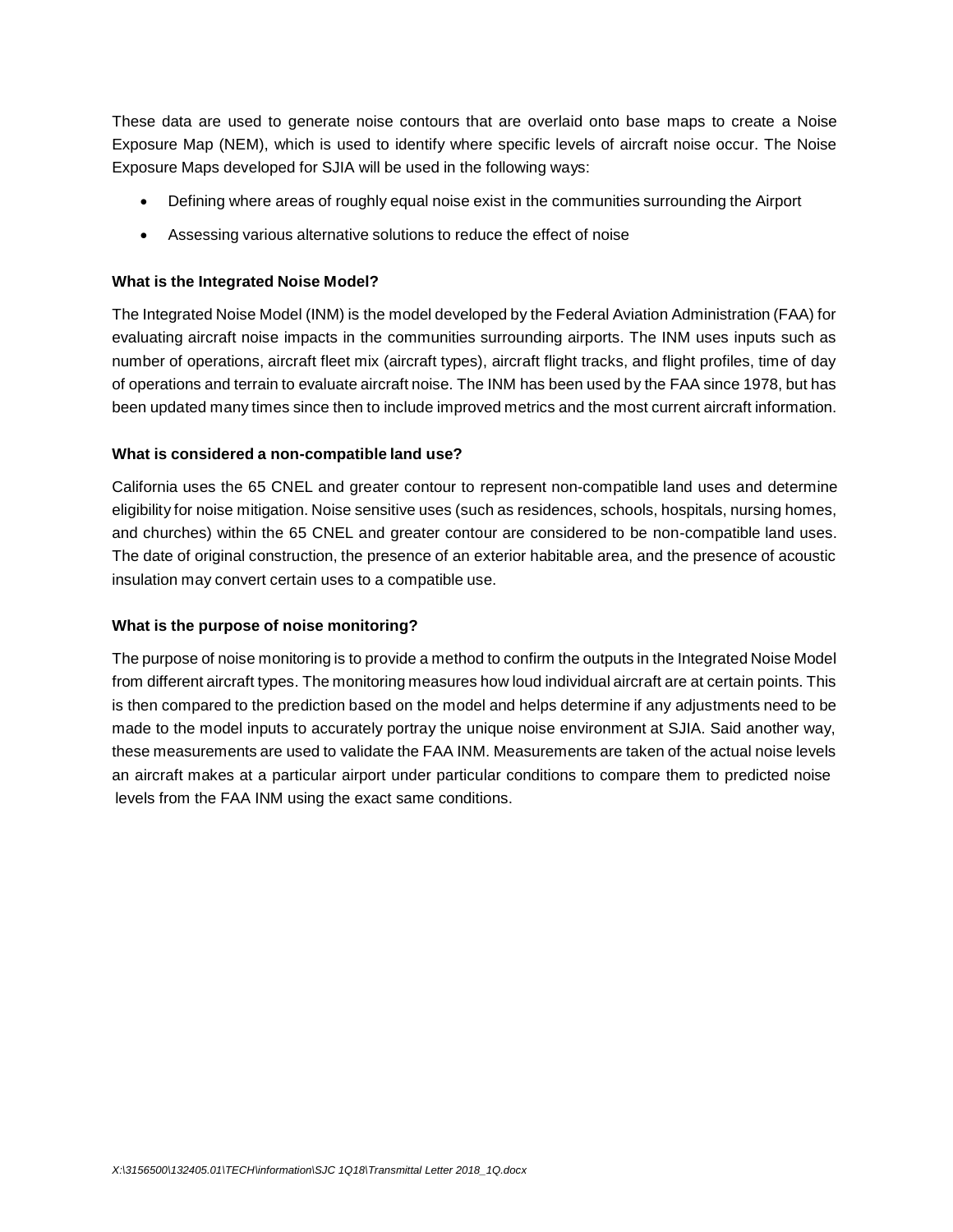|                                                      | Year/Quarter |          |          |          |  |  |  |  |  |  |  |  |
|------------------------------------------------------|--------------|----------|----------|----------|--|--|--|--|--|--|--|--|
| Remote<br><b>Monitoring</b><br><b>Terminal (RMT)</b> | 2018/1st     | 2017/4th | 2017/3rd | 2017/2nd |  |  |  |  |  |  |  |  |
| 101                                                  | 62.7         | 62.5     | 61.3     | 60.1     |  |  |  |  |  |  |  |  |
| 102                                                  | 64.5         | 64.2     | 64.8     | 65.5     |  |  |  |  |  |  |  |  |
| 104                                                  | 58.0         | 58.0     | 57.6     | 57.7     |  |  |  |  |  |  |  |  |
| 105                                                  | 62.5         | 62.4     | 61.7     | 60.7     |  |  |  |  |  |  |  |  |
| 106                                                  | 65.8         | 65.6     | 65.4     | 65.4     |  |  |  |  |  |  |  |  |
| 107                                                  | 63.6         | 63.2     | 62.9     | 62.5     |  |  |  |  |  |  |  |  |
| 108                                                  | 65.1         | 64.8     | 64.5     | 64.3     |  |  |  |  |  |  |  |  |
| 109                                                  | 61.3         | 61.2     | 61.1     | 61.2     |  |  |  |  |  |  |  |  |
| 110                                                  | 65.4         | 65.4     | 65.3     | 65.2     |  |  |  |  |  |  |  |  |
| 111                                                  | 62.8         | 62.8     | 62.8     | 62.7     |  |  |  |  |  |  |  |  |
| 112                                                  | 60.5         | 60.5     | 60.6     | 60.4     |  |  |  |  |  |  |  |  |
| 114                                                  | 60.4         | 60.1     | 60.0     | 59.6     |  |  |  |  |  |  |  |  |
| 115                                                  | 58.7         | 59.0     | 59.3     | 59.5     |  |  |  |  |  |  |  |  |

# **ANNUALIZED COMMUNITY NOISE EQUIVALENT LEVEL (CNEL) VALUES**

### **TOTAL AIRCRAFT OPERATIONS**

|                         | Year/Quarter           |          |          |                      |  |  |  |  |  |  |  |  |
|-------------------------|------------------------|----------|----------|----------------------|--|--|--|--|--|--|--|--|
| <b>Operations</b>       | $2018/1$ <sup>st</sup> | 2017/4th | 2017/3rd | 2017/2 <sup>nd</sup> |  |  |  |  |  |  |  |  |
| Total                   | 44,710                 | 46,840   | 46,888   | 44.617               |  |  |  |  |  |  |  |  |
| Air Carrier/Cargo       | 30,594                 | 32,513   | 31,891   | 29,766               |  |  |  |  |  |  |  |  |
| <b>General Aviation</b> | 8,060                  | 8.524    | 9,107    | 8.962                |  |  |  |  |  |  |  |  |
| Military                | 44                     | 59       | 57       | 55                   |  |  |  |  |  |  |  |  |
| Taxi/Commuter           | 6,010                  | 5,744    | 5,833    | 5,834                |  |  |  |  |  |  |  |  |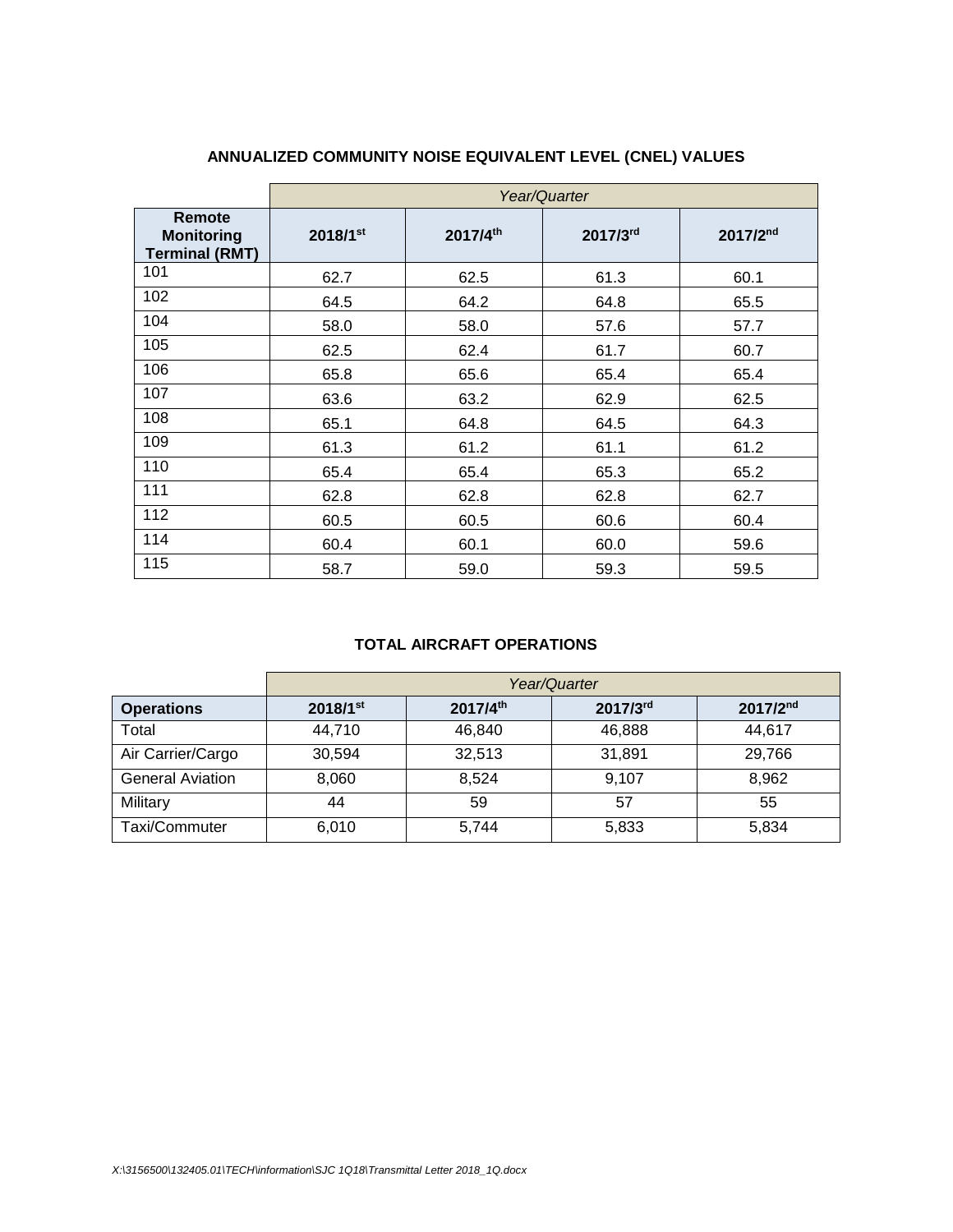# **REMOTE MONITORING TERMINAL (RMT) LOCATIONS**

| <b>Remote</b><br><b>Monitoring</b><br><b>Terminal (RMT)</b> | Location                                      | Latitude  | Longitude     |  |  |
|-------------------------------------------------------------|-----------------------------------------------|-----------|---------------|--|--|
| 101                                                         | Oak Street<br>San Jose, CA                    | 37.321292 | -121.881981   |  |  |
| 102                                                         | Center for Performing Arts<br>San Jose, CA    | 37.329572 | -121.892365   |  |  |
| 104                                                         | <b>Bellarmine Prep School</b><br>San Jose, CA | 37.340997 | -121.917993   |  |  |
| 105                                                         | Rosemary Garden<br>San Jose, CA               | 37.3624   | $-121.91475$  |  |  |
| 106                                                         | St. John/Autumn<br>San Jose, CA               | 37.33424  | -121.899946   |  |  |
| 107                                                         | Fire Station 6<br>Santa Clara, CA             | 37.39516  | -121.949916   |  |  |
| 108                                                         | MacGregor Lane<br>Santa Clara, CA             | 37.386895 | -121.946527   |  |  |
| 109                                                         | Lake Santa Clara<br>Santa Clara, CA           | 37.392133 | $-121.967717$ |  |  |
| 110                                                         | Chestnut St.<br>Santa Clara, CA               | 37.390153 | -121.959598   |  |  |
| 111                                                         | <b>Fuller Street Park</b><br>Santa Clara, CA  | 37.397987 | $-121.965516$ |  |  |
| 112                                                         | Mnt. View/Alviso<br>Santa Clara, CA           | 37.40969  | $-121.97944$  |  |  |
| 114                                                         | Fairway Glen Park<br>Santa Clara, CA          | 37.405623 | $-121.961404$ |  |  |
| 115                                                         | 3rd/Reed<br>San Jose, CA                      | 37.328608 | -121.882987   |  |  |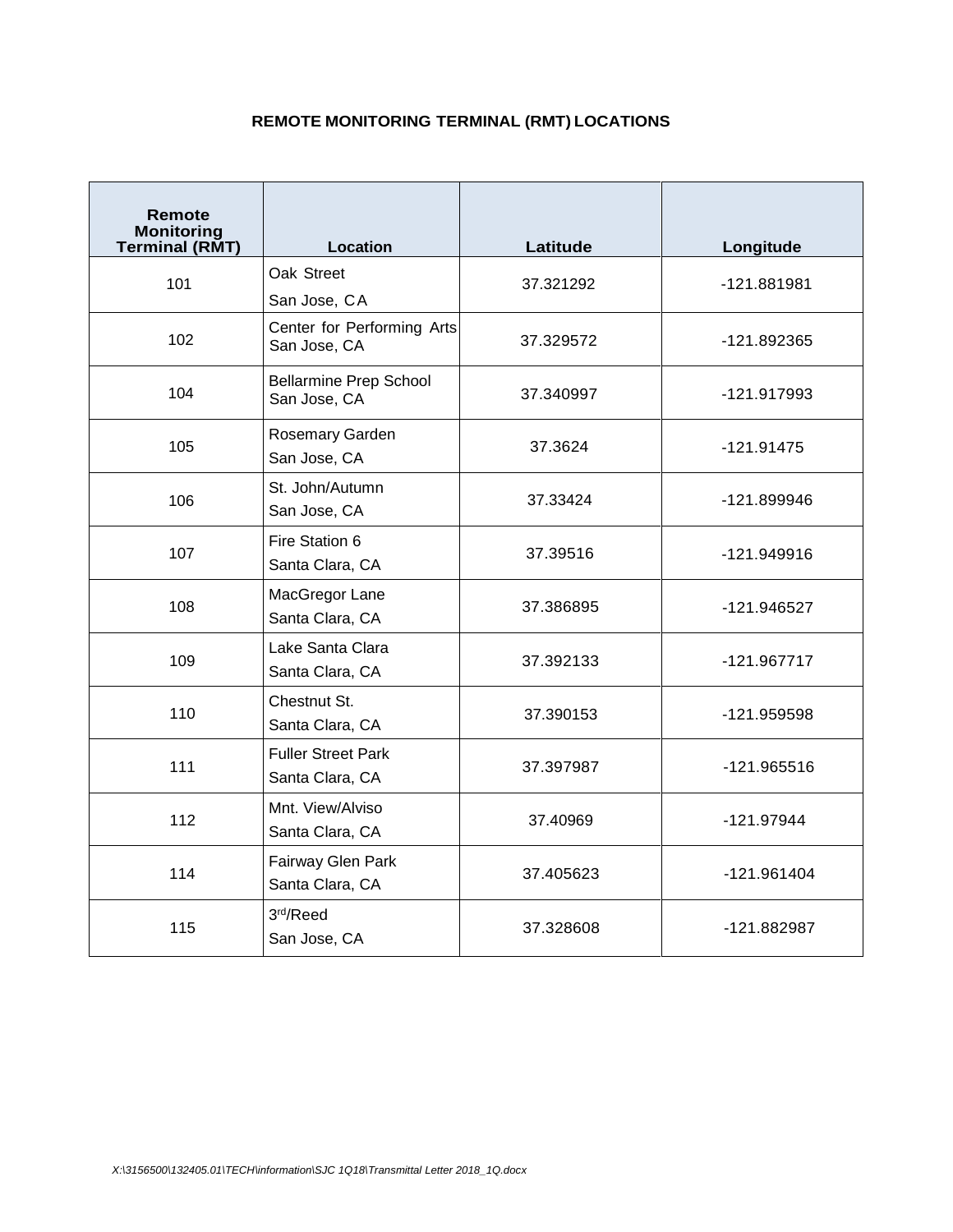|                      |       |       |      |                |      |      | <b>Remote Monitoring Terminal (RMT)</b> |      |      |       |      |      |      |
|----------------------|-------|-------|------|----------------|------|------|-----------------------------------------|------|------|-------|------|------|------|
|                      | 101   | 102   | 104  | 105            | 106  | 107  | 108                                     | 109  | 110  | 111   | 112  | 114  | 115  |
| Apr 2017             | 63.0  | 66.2  | 57.1 | 63.4           | 65.4 | 65.9 | 64.9                                    | 61.4 | 65.7 | 63.6  | 60.9 | 60.3 | 59.8 |
| # Days               | 27    | 30    | 30   | 28             | 30   | 30   | 30                                      | 30   | 30   | 30    | 30   | 30   | 30   |
| May 2017             | 62.1  | 63.3  | 55.4 | 55.4           | 65.5 | 63.5 | 64.9                                    | 61.3 | 65.5 | 62.8  | 60.5 | 60.4 | 58.2 |
| # Days               | 31    | 31    | 31   | $\overline{2}$ | 31   | 31   | 31                                      | 31   | 31   | 31    | 31   | 31   | 31   |
| Jun 2017             | 55.7  | 61.7  | 54.5 | 58.9           | 65.9 | 63.7 | 65.2                                    | 61.4 | 65.3 | 62.7  | 62.9 | 60.5 | 57.2 |
| $#$ Days             | 30    | 30    | 30   | $\overline{4}$ | 30   | 30   | 30                                      | 30   | 30   | 30    | 30   | 30   | 30   |
| $2nd$ Qtr.           | 61.2  | 64.1  | 55.8 | 62.9           | 65.6 | 64.5 | 65.0                                    | 61.4 | 65.5 | 63.0  | 61.5 | 60.4 | 58.5 |
| $#$ Days             | 88    | 91    | 91   | 34             | 91   | 91   | 91                                      | 91   | 91   | 91    | 91   | 91   | 91   |
| Jul 2017             | 62.7  | 62.8  | 54.3 | 61.4           | 65.4 | 63.1 | 65.3                                    | 61.1 | 65.4 | 62.7  | 59.9 | 61.1 | 57.2 |
| $#$ Days             | 31    | 31    | 31   | 31             | 31   | 31   | 31                                      | 31   | 31   | 31    | 31   | 31   | 31   |
| Aug 2017             | 63.0  | 63.5  | 54.0 | 63.2           | 65.4 | 63.0 | 65.7                                    | 61.1 | 65.6 | 62.8  | 60.6 | 60.5 | 56.3 |
| $\overline{\#}$ Days | 23    | 31    | 31   | 31             | 31   | 31   | 31                                      | 31   | 31   | 31    | 31   | 31   | 31   |
| Sep 2017             | 62.5  | 62.4  | 55.5 | 59.7           | 65.1 | 62.4 | 64.3                                    | 60.2 | 64.5 | 61.6  | 60.0 | 59.5 | 56.9 |
| $\overline{\#}$ Days | 28    | 30    | 30   | 30             | 30   | 30   | 30                                      | 30   | 30   | 30    | 30   | 30   | 30   |
| 3rd Qtr.             | 62.7  | 62.9  | 54.7 | 61.7           | 65.3 | 62.8 | 65.1                                    | 60.8 | 65.2 | 62.4  | 60.2 | 60.4 | 56.8 |
| # Days               | 82    | 92    | 92   | 92             | 92   | 92   | 92                                      | 92   | 92   | 92    | 92   | 92   | 92   |
| Oct 2017             | 62.8  | 62.5  | 59.3 | 62.2           | 65.1 | 62.5 | 64.8                                    | 60.5 | 64.6 | 61.8  | 58.5 | 59.9 | 56.4 |
| # Days               | 21    | 31    | 31   | 31             | 31   | 31   | 31                                      | 31   | 31   | 31    | 31   | 31   | 31   |
| Nov 2017             | 63.7  | 63.8  | 59.4 | 63.8           | 66.2 | 63.6 | 64.9                                    | 61.9 | 65.9 | 63.4  | 60.6 | 60.3 | 60.6 |
| # Days               | 30    | 30    | 30   | 30             | 30   | 30   | 30                                      | 30   | 30   | 27    | 30   | 30   | 30   |
| Dec 2017             | 63.3  | 63.7  | 61.2 | 63.3           | 65.8 | 63.2 | 65.5                                    | 61.4 | 65.3 | 62.7  | 59.2 | 60.6 | 57.9 |
| # Days               | 31    | 31    | 31   | 31             | 31   | 31   | 31                                      | 30   | 31   | 31    | 31   | 31   | 31   |
| 4 <sup>th</sup> Qtr. | 63.3  | 63.4  | 60.1 | 63.2           | 65.7 | 63.1 | 65.1                                    | 61.3 | 65.3 | 62.7  | 59.5 | 60.3 | 58.6 |
| # Days               | 82    | 92    | 92   | 92             | 92   | 92   | 92                                      | 90   | 92   | 89    | 92   | 92   | 92   |
| Jan 2018             | 63.1  | 65.7  | 58.9 | 61.6           | 66.3 | 63.4 | 65.1                                    | 61.5 | 65.9 | 63.3  | 60.6 | 60.5 | 59.9 |
| $\overline{\#}$ Days | 31    | 31    | 31   | 31             | 31   | 31   | 31                                      | 31   | 31   | 31    | 31   | 31   | 31   |
| Feb 2018             | 63.3  | 66.6  | 59.4 | 62.5           | 65.9 | 63.4 | 64.9                                    | 61.1 | 64.7 | 62.1  | 59.3 | 60.3 | 58.4 |
| # Days               | 28    | 28    | 28   | 28             | 28   | 28   | 28                                      | 28   | 28   | 28    | 28   | 28   | 28   |
| Mar 2018             | 63.5  | 67.2  | 59.0 | 63.0           | 66.6 | 64.2 | 65.1                                    | 61.9 | 66.2 | 63.7  | 61.3 | 60.4 | 61.6 |
| # Days               | 31    | 31    | 31   | 31             | 31   | 31   | 31                                      | 31   | 31   | 31    | 31   | 31   | 31   |
| 4 <sup>th</sup> Qtr. | 63.3  | 66.5  | 59.1 | 62.4           | 66.3 | 63.7 | 65.1                                    | 61.5 | 65.7 | 63.1  | 60.5 | 60.4 | 60.2 |
| # Days               | 90    | 90    | 90   | 90             | 90   | 90   | 90                                      | 90   | 90   | 90    | 90   | 90   | 90   |
| 12 Mo.               | 62.7  | 64.5  | 58.0 | 62.5           | 65.8 | 63.6 | 65.1                                    | 61.3 | 65.4 | 62.8  | 60.5 | 60.4 | 58.7 |
| # Days               | 324   | 363   | 365  | 365            | 365  | 365  | 354                                     | 365  | 365  | 363   | 365  | 365  | 365  |
| On-Line              | 88.8% | 99.5% | 100% | 100%           | 100% | 100% | 97.0%                                   | 100% | 100% | 99.5% | 100% | 100% | 100% |

### **MONTHLY COMMUNITY NOISE EQUIVALENT LEVEL (CNEL) VALUES April 1, 2017 – March 31, 2018**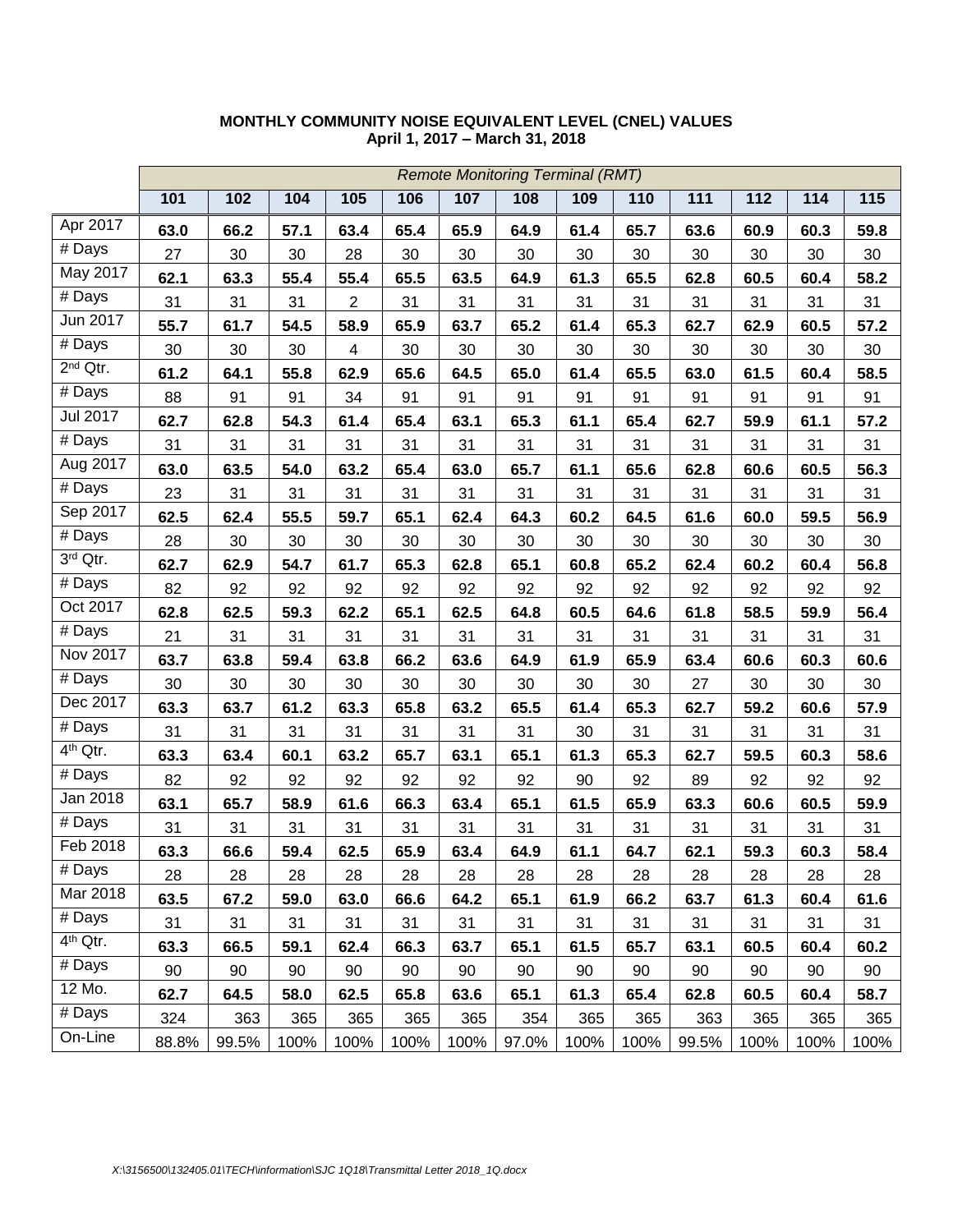|                         | <b>Remote Monitoring Terminal (RMT)</b> |      |      |      |      |      |      |      |      |      |      |      |      |
|-------------------------|-----------------------------------------|------|------|------|------|------|------|------|------|------|------|------|------|
| <b>Day</b>              | 101                                     | 102  | 104  | 105  | 106  | 107  | 108  | 109  | 110  | 111  | 112  | 114  | 115  |
| 1                       | 63.5                                    | 61.3 | 53.2 | 61   | 66.3 | 62.4 | 65.7 | 61.9 | 65.6 | 63.3 | 59.9 | 61   | 56.5 |
| $\overline{2}$          | 63.6                                    | 63.4 | 54.3 | 63.3 | 66.3 | 63.4 | 66.1 | 62.1 | 66.1 | 63.7 | 60.2 | 61.5 | 58.3 |
| 3                       | 61.3                                    | 62.3 | 62.2 | 62.9 | 64.6 | 66.1 | 64.2 | 62.9 | 68.4 | 65.6 | 63.9 | 59   | 61.7 |
| $\overline{\mathbf{4}}$ | 62                                      | 63   | 60.3 | 63.4 | 65.6 | 64.8 | 56.6 | 60.7 | 67.1 | 64.3 | 63.4 | 49.2 | 65.1 |
| $\overline{5}$          | 63.5                                    | 64.2 | 59.2 | 60.6 | 67.7 | 61.5 | 62.4 | 60.1 | 64.9 | 61.9 | 59.7 | 57.6 | 62.1 |
| 6                       | 61.8                                    | 59.3 | 55.1 | 55.5 | 65.3 | 61.4 | 64.5 | 60.3 | 64.2 | 61.5 | 58   | 59.9 | 56.5 |
| $\overline{7}$          | 63.1                                    | 61.1 | 50.5 | 52.3 | 66.6 | 63.7 | 66.4 | 62.6 | 66.8 | 64.5 | 60.6 | 62   | 55.8 |
| 8                       | 61.8                                    | 60.9 | 60.3 | 61   | 65.5 | 64.9 | 64.9 | 63.9 | 69.5 | 66.8 | 65.4 | 60.3 | 63.2 |
| $\boldsymbol{9}$        | 65.7                                    | 64.9 | 60.2 | 63.8 | 68.1 | 62.5 | 63.7 | 59.3 | 63.3 | 60.5 | 57.6 | 58.9 | 61.3 |
| 10                      | 62.8                                    | 64.3 | 65.9 | 64   | 66.2 | 62.8 | 64.5 | 61.1 | 65.4 | 62.5 | 59.9 | 60   | 60.8 |
| 11                      | 64                                      | 64.4 | 57.2 | 55.5 | 67.8 | 64.2 | 66.4 | 62.2 | 66.2 | 63.8 | 60.7 | 61.9 | 57.5 |
| 12                      | 64.4                                    | 67.7 | 59   | 61.9 | 68.1 | 64.4 | 65.2 | 61.5 | 65.3 | 62.8 | 59.9 | 60.3 | 58.6 |
| 13                      | 59.7                                    | 63.3 | 53   | 56.5 | 63.2 | 61.2 | 64.6 | 60.7 | 64.6 | 62.3 | 59.4 | 59.7 | 54.5 |
| 14                      | 62.2                                    | 65.6 | 50.7 | 54.3 | 66.4 | 60.7 | 64.3 | 60.2 | 64.2 | 62   | 58.9 | 59.9 | 57.4 |
| 15                      | 63.4                                    | 66.9 | 58.9 | 57.8 | 66.5 | 63.3 | 66.4 | 60.4 | 66.1 | 63.7 | 60   | 61.9 | 58.4 |
| 16                      | 63.1                                    | 66.8 | 54.2 | 59.4 | 66.4 | 63.4 | 66.1 | 62.1 | 66   | 63.4 | 60.1 | 61.7 | 56.6 |
| 17                      | 63                                      | 66.5 | 51.5 | 56.5 | 66.3 | 62.9 | 65.6 | 61.4 | 65.4 | 62.9 | 59.4 | 60.8 | 55.5 |
| 18                      | 64.3                                    | 68   | 56.4 | 59.3 | 67.8 | 63.8 | 65.6 | 61.8 | 66.1 | 63.5 | 60.5 | 61.1 | 61.4 |
| 19                      | 64.5                                    | 67.6 | 57.8 | 63.9 | 66.8 | 64.9 | 66.5 | 62.8 | 66.1 | 63.7 | 60.6 | 62.4 | 59.8 |
| 20                      | 60.5                                    | 65.4 | 58.1 | 59.2 | 64.8 | 62.2 | 64.4 | 60.5 | 63.7 | 61.3 | 58.4 | 60.3 | 56   |
| 21                      | 61                                      | 64.9 | 53.7 | 58.2 | 64.1 | 61.4 | 64.7 | 62   | 66.7 | 64   | 61.7 | 60.2 | 59.1 |
| 22                      | 64.4                                    | 68.5 | 60.1 | 62.9 | 67.5 | 62.7 | 62.5 | 59.8 | 63.8 | 61   | 59   | 57.8 | 65.2 |
| 23                      | 63                                      | 66.9 | 59.8 | 57.4 | 66   | 63.8 | 65.7 | 61.5 | 65.3 | 62.9 | 59.7 | 61.5 | 58   |
| 24                      | 61.5                                    | 66.3 | 59.1 | 64.7 | 65.3 | 63.7 | 63.1 | 61.9 | 67.6 | 64.7 | 63.2 | 58.2 | 63.8 |
| $\overline{25}$         | 63.2                                    | 68.2 | 50   | 62.9 | 66.8 | 64.8 | 67   | 62.5 | 66.2 | 63.5 | 60.1 | 62.6 | 59.7 |
| 26                      | 64                                      | 67   | 55.9 | 64.1 | 67.6 | 64.5 | 66.5 | 62.8 | 66.4 | 63.8 | 60.8 | 62.3 | 58   |
| 27                      | 60.7                                    | 64.1 | 53.7 | 59.9 | 64.1 | 62.2 | 64.8 | 60.4 | 64.1 | 61.5 | 58   | 60.4 | 55.2 |
| 28                      | 62.6                                    | 65.7 | 56.9 | 63.8 | 65.9 | 61.5 | 64.9 | 60.8 | 64.5 | 62.1 | 58.9 | 59.9 | 56.5 |
| 29                      | 63.2                                    | 66.4 | 61.5 | 63.4 | 65.7 | 63.6 | 66.1 | 61.2 | 65.8 | 63.2 | 58.4 | 60.4 | 57.7 |
| 30                      | 63.4                                    | 66.8 | 60.4 | 62.1 | 66.1 | 62.7 | 65.2 | 60.7 | 64.6 | 61.4 | 57   | 59.7 | 56.9 |
| 31                      | 63.4                                    | 66.8 | 64   | 65.3 | 66.2 | 63.2 | 65.7 | 61.8 | 65.6 | 63.1 | 60.1 | 60.6 | 58.2 |
| Avg.                    | 63.1                                    | 65.7 | 58.9 | 61.6 | 66.3 | 63.4 | 65.1 | 61.5 | 65.9 | 63.3 | 60.6 | 60.5 | 59.9 |
| # Days                  | 31                                      | 31   | 31   | 31   | 31   | 31   | 31   | 31   | 31   | 31   | 31   | 31   | 31   |

#### **DAILY AIRCRAFT COMMUNITY NOISE EQUIVALENT LEVEL (CNEL) VALUES JANUARY 2018**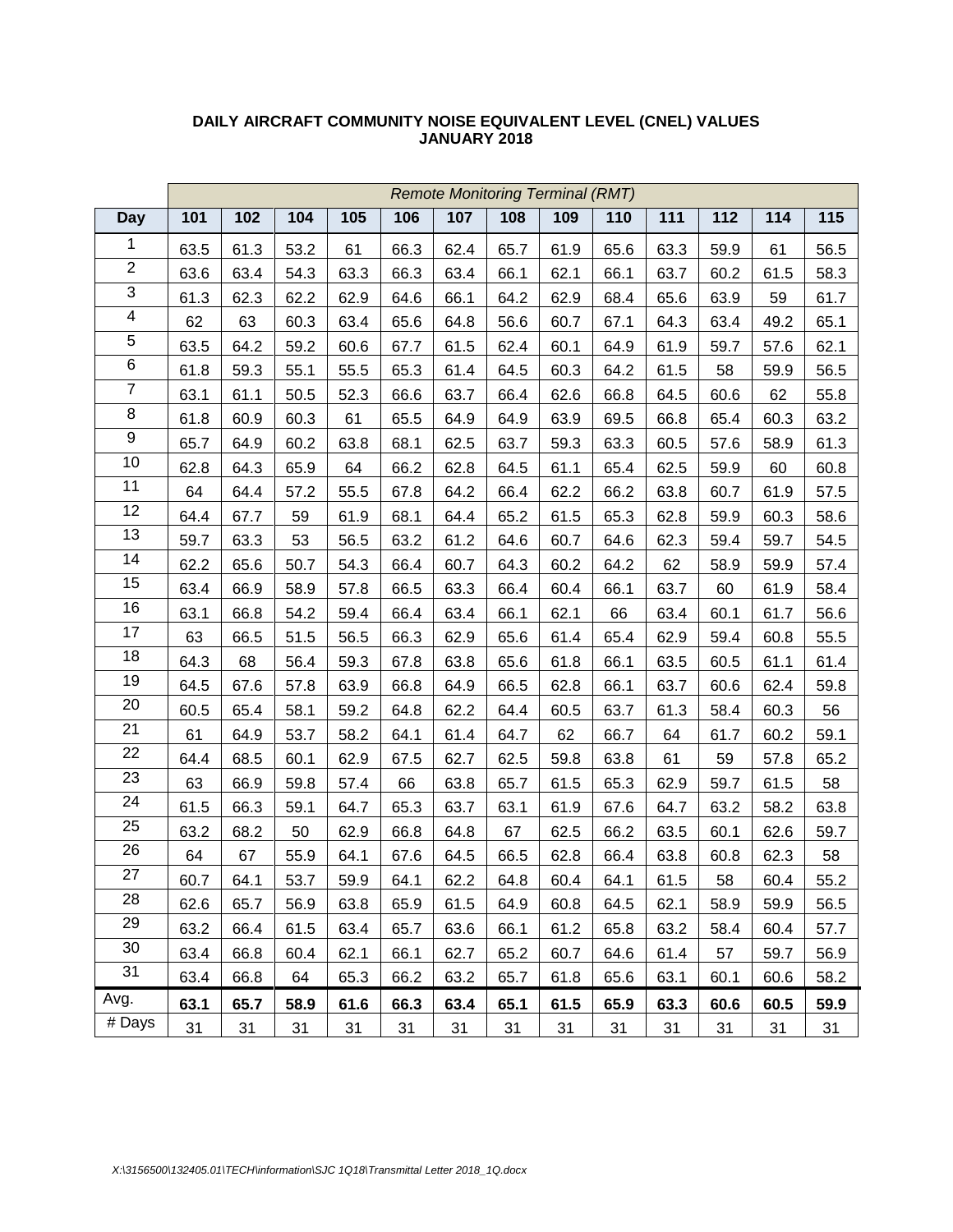|                 | <b>Remote Monitoring Terminal (RMT)</b> |      |      |      |      |      |      |      |                  |                  |                  |      |      |
|-----------------|-----------------------------------------|------|------|------|------|------|------|------|------------------|------------------|------------------|------|------|
| <b>Day</b>      | 101                                     | 102  | 104  | 105  | 106  | 107  | 108  | 109  | $\overline{110}$ | $\overline{111}$ | $\overline{112}$ | 114  | 115  |
| 1               | 63.1                                    | 67   | 58.3 | 62.3 | 65.9 | 63.1 | 65.6 | 61.3 | 65.3             | 62.7             | 59.5             | 60.6 | 59.2 |
| $\overline{2}$  | 63.4                                    | 67   | 61.3 | 65.5 | 66.3 | 63.3 | 65.1 | 62.5 | 65.2             | 62.7             | 60.8             | 59.9 | 58.5 |
| 3               | 60.3                                    | 63.6 | 63.4 | 64.5 | 62.5 | 60.2 | 63.5 | 58.5 | 63               | 60.6             | 57.8             | 58.7 | 55.2 |
| $\overline{4}$  | 61.9                                    | 65.1 | 59.6 | 59.9 | 65   | 60   | 63.2 | 59.6 | 63.1             | 60.6             | 57.1             | 58.4 | 55.9 |
| $\overline{5}$  | 63.6                                    | 66.9 | 57.4 | 62.8 | 66.5 | 63.2 | 65.6 | 61.9 | 65.1             | 62.6             | 60               | 60.3 | 56.8 |
| 6               | 62.3                                    | 65.5 | 58.9 | 63.1 | 64.5 | 61.4 | 63.4 | 59.9 | 63.1             | 60.2             | 58.6             | 57.8 | 56.1 |
| $\overline{7}$  | 62.5                                    | 66.7 | 63.1 | 64.4 | 66   | 62.8 | 65.1 | 61   | 64.6             | 62               | 58.8             | 60.2 | 58.1 |
| $\overline{8}$  | 63.2                                    | 67.5 | 60.1 | 63.6 | 66.6 | 63.8 | 65.9 | 63.1 | 65.9             | 63.4             | 60.2             | 61.2 | 59.8 |
| 9               | 63.2                                    | 67.2 | 60.3 | 64   | 66.2 | 64.3 | 66.2 | 60.1 | 66               | 63.5             | 60.3             | 61.2 | 56.6 |
| 10              | 60.4                                    | 63.4 | 59.7 | 61.5 | 62.9 | 63.7 | 64.2 | 61.5 | 64.4             | 61.6             | 58.9             | 59.1 | 55   |
| 11              | 64.4                                    | 67.2 | 55.7 | 61.1 | 67.3 | 62.7 | 64.5 | 59.9 | 63.5             | 60.9             | 58.1             | 59.7 | 57.4 |
| 12              | 63.4                                    | 66.8 | 59.3 | 59.6 | 67.2 | 64.2 | 65.6 | 62   | 65.3             | 63.1             | 59.7             | 61.2 | 56.2 |
| $\overline{13}$ | 63.4                                    | 66.1 | 59.4 | 62.5 | 65.2 | 62.5 | 64.3 | 60   | 63.6             | 60.7             | 58               | 59.3 | 56.7 |
| 14              | 62.6                                    | 66   | 60.1 | 60.9 | 65   | 64.2 | 64.6 | 60.5 | 64.3             | 61.4             | 58.4             | 60.3 | 56.1 |
| 15              | 64.1                                    | 67.1 | 60   | 63.5 | 66.1 | 64   | 65.5 | 62.3 | 65.5             | 63.2             | 60.1             | 61   | 58   |
| 16              | 61.5                                    | 65.1 | 51.5 | 60.4 | 64.6 | 61.6 | 64.1 | 60.3 | 63.9             | 61.2             | 58.1             | 58.8 | 55.4 |
| 17              | 60.9                                    | 64.3 | 51.3 | 60.5 | 64.1 | 60.5 | 64.1 | 60   | 63.7             | 61.2             | 58.1             | 59.1 | 58.1 |
| 18              | 64.4                                    | 67.2 | 57   | 61.3 | 66.8 | 64.6 | 65.1 | 60.6 | 64               | 61.6             | 58.9             | 61.3 | 58.4 |
| 19              | 64.7                                    | 67.4 | 58.5 | 62.6 | 66.8 | 64.1 | 65.9 | 62.1 | 65.2             | 62.9             | 59.8             | 62.1 | 58   |
| $\overline{20}$ | 63.7                                    | 66.7 | 61.1 | 61.7 | 65.4 | 63.2 | 65   | 60.8 | 64.5             | 61.7             | 58.8             | 60   | 58   |
| 21              | 63.3                                    | 66.6 | 54.8 | 62   | 66   | 63.7 | 65.7 | 61.8 | 65.2             | 62.6             | 59.4             | 61.6 | 58.7 |
| 22              | 66.1                                    | 68.3 | 57.5 | 64.7 | 67.5 | 65.4 | 66.2 | 61.4 | 65               | 62.4             | 59.1             | 62.3 | 59.2 |
| 23              | 63.2                                    | 66.6 | 61.5 | 64.6 | 66   | 63.8 | 65.5 | 61.9 | 65.4             | 62.7             | 59.7             | 61   | 57   |
| 24              | 62                                      | 65.3 | 52.5 | 60.7 | 65.1 | 64   | 64   | 59.7 | 63.2             | 60.5             | 57.2             | 59.1 | 56.1 |
| $\overline{25}$ | 63                                      | 66   | 58.9 | 58.7 | 65.9 | 64.2 | 65   | 61   | 64.3             | 62               | 58.7             | 60.8 | 57   |
| 26              | 66.1                                    | 69.7 | 60.7 | 62.7 | 68.9 | 63.5 | 63.7 | 59.8 | 63               | 60.6             | 58.6             | 58.5 | 64.9 |
| 27              | 62.8                                    | 66.2 | 60.3 | 59.5 | 65.5 | 62.6 | 64.4 | 60.7 | 64.1             | 61.3             | 58.5             | 59.6 | 58.8 |
| $\overline{28}$ | 61.7                                    | 65.7 | 58.5 | 60.9 | 65.2 | 64.2 | 65   | 63   | 67.8             | 65.1             | 63.3             | 61   | 61.4 |
| Avg.            | 63.3                                    | 66.6 | 59.4 | 62.5 | 65.9 | 63.4 | 64.9 | 61.1 | 64.7             | 62.1             | 59.3             | 60.3 | 58.4 |
| $#$ Days        | 28                                      | 28   | 28   | 28   | 28   | 28   | 28   | 28   | 28               | 28               | 28               | 28   | 28   |

#### **DAILY AIRCRAFT COMMUNITY NOISE EQUIVALENT LEVEL (CNEL) VALUES FEBRUARY 2018**